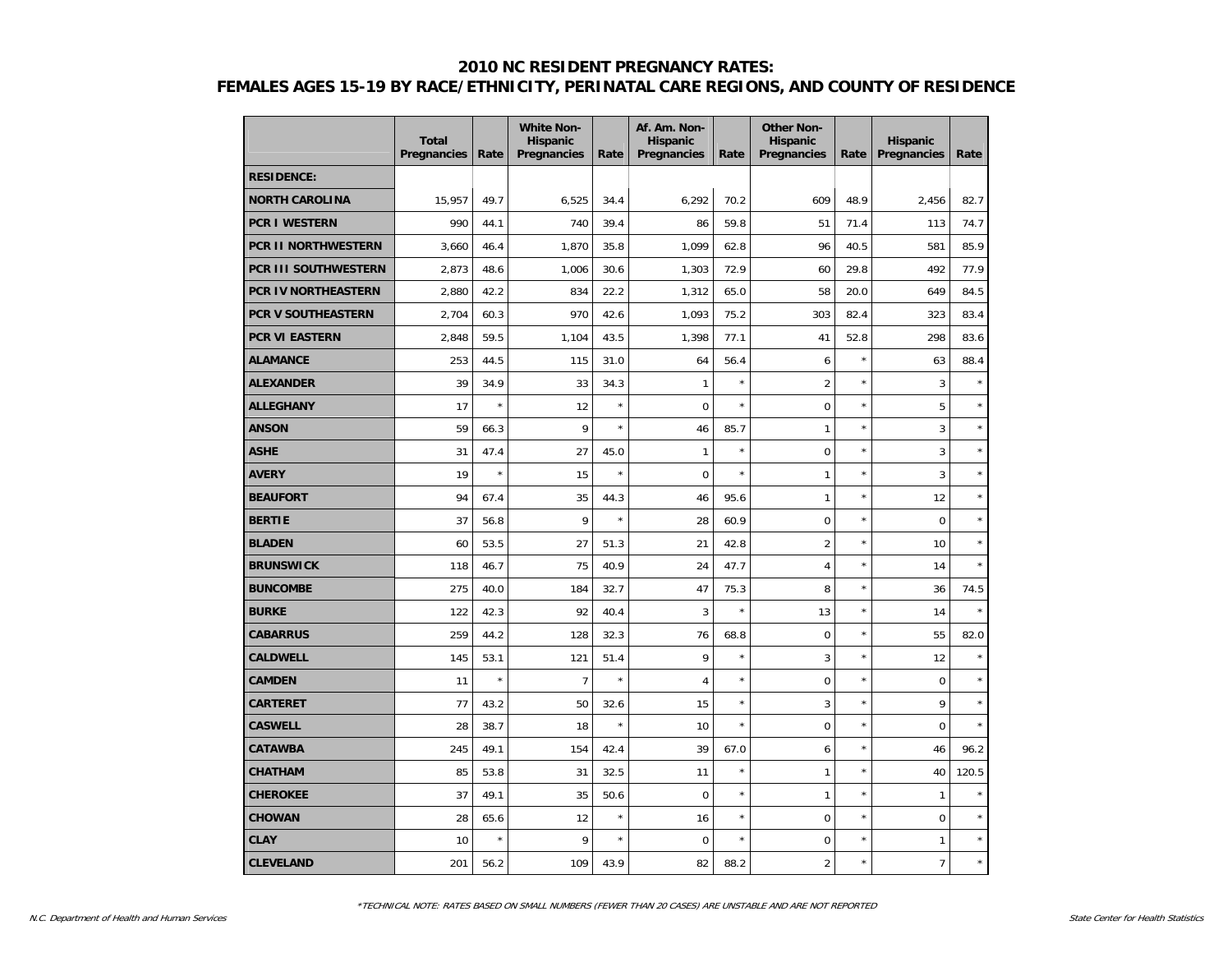|                   | <b>Total</b><br>Pregnancies | Rate    | <b>White Non-</b><br><b>Hispanic</b><br>Pregnancies | Rate    | Af. Am. Non-<br><b>Hispanic</b><br>Pregnancies | Rate    | <b>Other Non-</b><br><b>Hispanic</b><br>Pregnancies | Rate    | <b>Hispanic</b><br>Pregnancies | Rate    |
|-------------------|-----------------------------|---------|-----------------------------------------------------|---------|------------------------------------------------|---------|-----------------------------------------------------|---------|--------------------------------|---------|
| <b>COLUMBUS</b>   | 111                         | 57.8    | 48                                                  | 45.1    | 46                                             | 66.7    | 6                                                   | $\star$ | 11                             | $\star$ |
| <b>CRAVEN</b>     | 210                         | 67.3    | 100                                                 | 53.7    | 85                                             | 88.4    | $\overline{4}$                                      | $\star$ | 20                             | 100.0   |
| <b>CUMBERLAND</b> | 768                         | 67.7    | 261                                                 | 58.5    | 411                                            | 77.5    | 19                                                  | $\star$ | 72                             | 63.5    |
| <b>CURRITUCK</b>  | 38                          | 50.2    | 36                                                  | 54.1    | $\overline{2}$                                 | $\star$ | $\mathbf 0$                                         | $\star$ | $\mathbf 0$                    | $\star$ |
| <b>DARE</b>       | 33                          | 40.0    | 23                                                  | 31.7    | $\mathbf{1}$                                   | $\star$ | $\mathbf 0$                                         | $\star$ | 8                              | $\star$ |
| <b>DAVIDSON</b>   | 275                         | 53.9    | 185                                                 | 46.4    | 46                                             | 75.5    | 3                                                   | $\star$ | 40                             | 98.5    |
| <b>DAVIE</b>      | 47                          | 35.9    | 34                                                  | 31.6    | 6                                              | $\star$ | $\mathbf 0$                                         | $\star$ | $\overline{7}$                 | $\star$ |
| <b>DUPLIN</b>     | 120                         | 66.1    | 29                                                  | 34.1    | 47                                             | 90.6    | $\overline{4}$                                      | $\star$ | 39                             | 89.7    |
| <b>DURHAM</b>     | 478                         | 53.4    | 48                                                  | 19.0    | 307                                            | 64.5    | 8                                                   | $\star$ | 109                            | 93.6    |
| <b>EDGECOMBE</b>  | 150                         | 73.7    | 28                                                  | 46.2    | 115                                            | 85.4    | $\mathbf 0$                                         | $\star$ | $\overline{7}$                 | $\star$ |
| <b>FORSYTH</b>    | 636                         | 50.2    | 169                                                 | 27.3    | 299                                            | 66.0    | 5                                                   | $\star$ | 157                            | 96.1    |
| <b>FRANKLIN</b>   | 88                          | 48.1    | 33                                                  | 32.1    | 43                                             | 67.6    | $\boldsymbol{0}$                                    | $\star$ | 12                             | $\star$ |
| <b>GASTON</b>     | 405                         | 59.9    | 251                                                 | 52.5    | 113                                            | 84.0    | 3                                                   | $\star$ | 36                             | 73.3    |
| <b>GATES</b>      | 15                          | $\star$ | 10                                                  | $\star$ | 5                                              | $\star$ | $\pmb{0}$                                           | $\star$ | $\mathbf 0$                    | $\star$ |
| <b>GRAHAM</b>     | 17                          | $\star$ | 15                                                  | $\star$ | $\mathbf 0$                                    | $\star$ | $\overline{2}$                                      | $\star$ | $\mathbf 0$                    | $\star$ |
| <b>GRANVILLE</b>  | 94                          | 51.0    | 33                                                  | 32.4    | 50                                             | 75.8    | $\mathbf 0$                                         | $\star$ | 10                             | $\star$ |
| <b>GREENE</b>     | 34                          | 53.5    | 10                                                  | $\star$ | 15                                             | $\star$ | $\mathbf 0$                                         | $\star$ | 9                              | $\star$ |
| <b>GUILFORD</b>   | 792                         | 41.7    | 190                                                 | 21.8    | 458                                            | 57.5    | 45                                                  | 46.6    | 96                             | 69.9    |
| <b>HALIFAX</b>    | 137                         | 72.5    | 26                                                  | 43.4    | 103                                            | 88.0    | 5                                                   | $\star$ | 3                              | $\star$ |
| <b>HARNETT</b>    | 226                         | 53.4    | 91                                                  | 36.9    | 86                                             | 71.6    | 10                                                  | $\star$ | 36                             | 79.6    |
| <b>HAYWOOD</b>    | 68                          | 41.9    | 61                                                  | 40.2    | $\mathbf{1}$                                   | $\star$ | $\overline{2}$                                      | $\star$ | $\overline{4}$                 | $\star$ |
| <b>HENDERSON</b>  | 138                         | 52.0    | 96                                                  | 45.8    | 11                                             | $\star$ | $\overline{2}$                                      | $\star$ | 29                             | 81.0    |
| <b>HERTFORD</b>   | 51                          | 54.0    | $\overline{7}$                                      | $\star$ | 44                                             | 64.7    | $\pmb{0}$                                           | $\star$ | $\mathbf 0$                    | $\star$ |
| <b>HOKE</b>       | 92                          | 62.4    | 28                                                  | 58.5    | 37                                             | 61.9    | 17                                                  | $\star$ | 10                             | $\star$ |
| <b>HYDE</b>       | 5                           | $\star$ | 1                                                   | $\star$ | 3                                              | $\star$ | $\mathbf 0$                                         | $\star$ | $\mathbf{1}$                   | $\star$ |
| <b>IREDELL</b>    | 240                         | 44.6    | 125                                                 | 31.4    | 78                                             | 95.5    | 5                                                   | $\star$ | 32                             | 72.1    |
| <b>JACKSON</b>    | 61                          | 31.0    | 34                                                  | 21.3    | $\mathbf 0$                                    | $\star$ | 23                                                  | 116.2   | $\overline{4}$                 | $\star$ |
| <b>JOHNSTON</b>   | 278                         | 49.9    | 139                                                 | 39.2    | 67                                             | 61.5    | 9                                                   | $\star$ | 63                             | 71.9    |
| <b>JONES</b>      | 10                          | $\star$ | $\overline{7}$                                      | $\star$ | 3                                              | $\star$ | $\mathbf 0$                                         | $\star$ | $\mathbf 0$                    | $\star$ |
| <b>LEE</b>        | 143                         | 77.3    | 45                                                  | 48.8    | 43                                             | 94.3    | $\overline{2}$                                      | $\star$ | 53                             | 119.4   |
| <b>LENOIR</b>     | 115                         | 59.5    | 40                                                  | 46.0    | 65                                             | 71.8    | $\mathbf{1}$                                        | $\star$ | 9                              | $\star$ |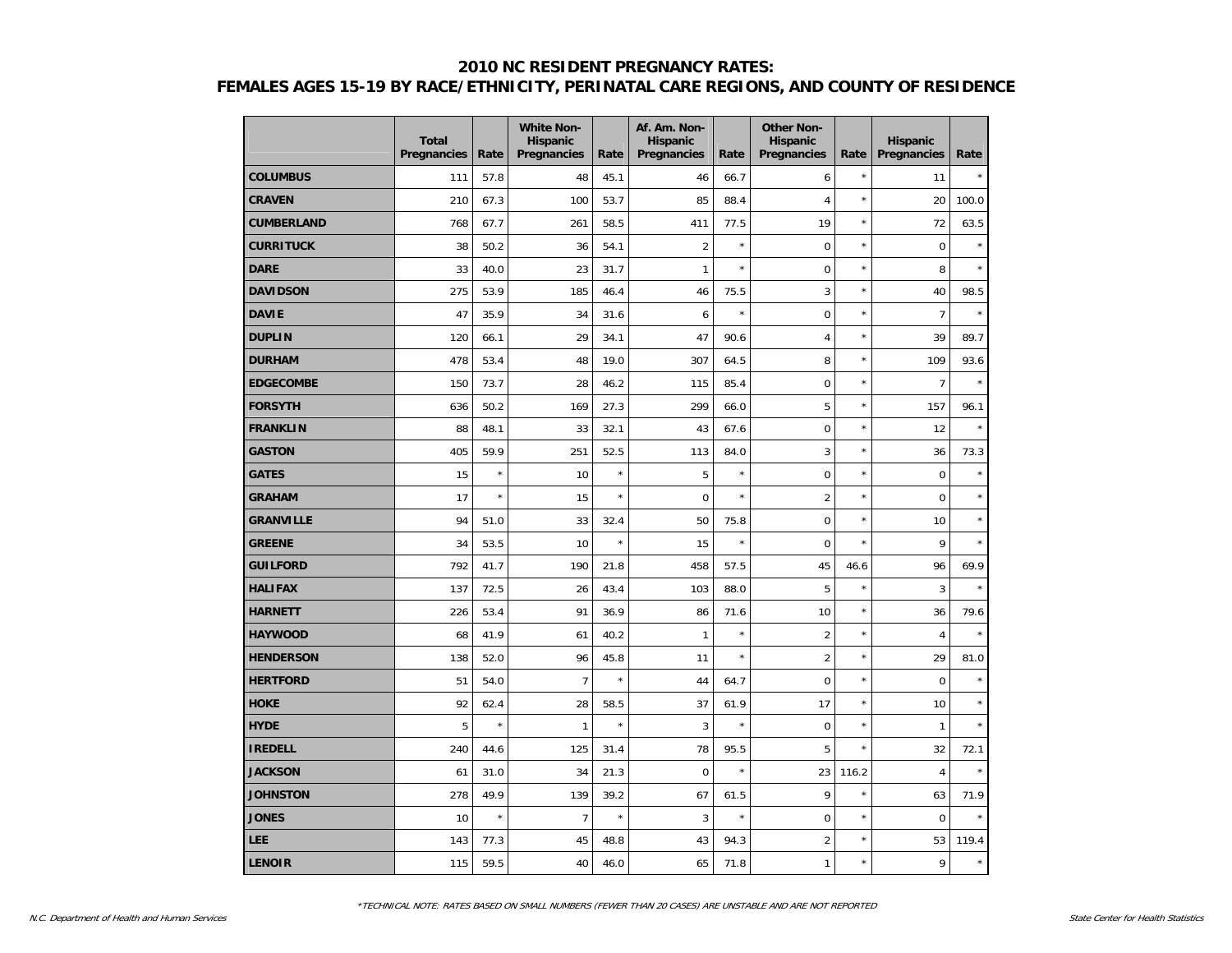|                    | <b>Total</b><br>Pregnancies | Rate    | <b>White Non-</b><br><b>Hispanic</b><br>Pregnancies | Rate    | Af. Am. Non-<br><b>Hispanic</b><br>Pregnancies | Rate    | <b>Other Non-</b><br><b>Hispanic</b><br>Pregnancies | Rate    | <b>Hispanic</b><br>Pregnancies | Rate    |
|--------------------|-----------------------------|---------|-----------------------------------------------------|---------|------------------------------------------------|---------|-----------------------------------------------------|---------|--------------------------------|---------|
| <b>LINCOLN</b>     | 108                         | 43.8    | 82                                                  | 40.4    | 13                                             | $\star$ | 1                                                   | $\star$ | 11                             | $\star$ |
| <b>MCDOWELL</b>    | 77                          | 59.2    | 68                                                  | 59.8    | $\overline{2}$                                 | $\star$ | 0                                                   | $\star$ | $\overline{7}$                 | $\star$ |
| <b>MACON</b>       | 46                          | 49.5    | 36                                                  | 44.2    | $\overline{2}$                                 | $\star$ | 1                                                   | $\star$ | $\overline{7}$                 | $\star$ |
| <b>MADISON</b>     | 11                          | $\star$ | 11                                                  | $\star$ | $\mathbf 0$                                    | $\star$ | $\overline{0}$                                      | $\star$ | $\overline{0}$                 | $\star$ |
| <b>MARTIN</b>      | 50                          | 63.0    | 21                                                  | 55.9    | 27                                             | 69.4    | $\pmb{0}$                                           | $\star$ | 1                              | $\star$ |
| <b>MECKLENBURG</b> | 1,481                       | 49.3    | 243                                                 | 19.5    | 869                                            | 70.4    | 47                                                  | 33.1    | 315                            | 81.3    |
| <b>MITCHELL</b>    | 23                          | 56.2    | 20                                                  | 52.9    | $\mathbf{1}$                                   | $\star$ | $\mathbf 0$                                         | $\star$ | $\overline{2}$                 | $\star$ |
| <b>MONTGOMERY</b>  | 66                          | 75.8    | 25                                                  | 53.8    | 19                                             | $\star$ | 1                                                   | $\star$ | 21                             | 122.1   |
| <b>MOORE</b>       | 114                         | 47.6    | 58                                                  | 35.5    | 42                                             | 85.0    | 1                                                   | $\star$ | 12                             | $\star$ |
| <b>NASH</b>        | 200                         | 61.8    | 54                                                  | 37.9    | 125                                            | 81.7    | 1                                                   | $\star$ | 19                             | $\star$ |
| <b>NEW HANOVER</b> | 268                         | 38.6    | 118                                                 | 23.1    | 115                                            | 89.2    | 3                                                   | $\star$ | 28                             | 73.1    |
| <b>NORTHAMPTON</b> | 43                          | 66.1    | $\overline{7}$                                      | $\star$ | 36                                             | 77.1    | $\pmb{0}$                                           | $\star$ | $\mathbf 0$                    | $\star$ |
| <b>ONSLOW</b>      | 485                         | 86.6    | 307                                                 | 83.8    | 98                                             | 87.5    | 14                                                  | $\star$ | 66                             | 100.0   |
| <b>ORANGE</b>      | 115                         | 17.4    | 44                                                  | 9.3     | 34                                             | 36.6    | 1                                                   | $\star$ | 35                             | 82.2    |
| <b>PAMLICO</b>     | 29                          | 82.2    | 21                                                  | 77.8    | 6                                              | $\star$ | $\mathbf 0$                                         | $\star$ | $\overline{2}$                 | $\star$ |
| <b>PASQUOTANK</b>  | 67                          | 42.3    | 29                                                  | 42.2    | 37                                             | 44.2    | 1                                                   | $\star$ | $\mathbf 0$                    | $\star$ |
| <b>PENDER</b>      | 81                          | 50.1    | 43                                                  | 38.0    | 23                                             | 66.9    | $\mathbf 0$                                         | $\star$ | 15                             | $\star$ |
| <b>PERQUIMANS</b>  | 20                          | 51.3    | 12                                                  | $\star$ | 8                                              | $\star$ | 0                                                   | $\star$ | $\mathbf 0$                    | $\star$ |
| <b>PERSON</b>      | 83                          | 65.1    | 35                                                  | 46.9    | 43                                             | 96.8    | $\overline{2}$                                      | $\star$ | 3                              | $\star$ |
| <b>PITT</b>        | 290                         | 34.6    | 90                                                  | 18.2    | 174                                            | 60.8    | 4                                                   | $\star$ | 21                             | 50.5    |
| <b>POLK</b>        | 22                          | 39.0    | 15                                                  | $\star$ | 5                                              | $\star$ | 0                                                   | $\star$ | $\overline{2}$                 | $\star$ |
| <b>RANDOLPH</b>    | 253                         | 56.1    | 165                                                 | 46.9    | 31                                             | 92.5    | 8                                                   | $\star$ | 49                             | 85.1    |
| <b>RICHMOND</b>    | 127                         | 80.3    | 51                                                  | 61.9    | 54                                             | 92.0    | 10                                                  | $\star$ | 11                             | $\star$ |
| <b>ROBESON</b>     | 432                         | 80.0    | 70                                                  | 56.6    | 114                                            | 71.7    | 204                                                 | 94.1    | 44                             | 109.2   |
| <b>ROCKINGHAM</b>  | 168                         | 58.3    | 103                                                 | 52.2    | 39                                             | 56.4    | $\overline{c}$                                      | $\star$ | 23                             | 122.3   |
| <b>ROWAN</b>       | 244                         | 53.9    | 135                                                 | 42.7    | 76                                             | 81.9    | 1                                                   | $\star$ | 31                             | 83.6    |
| <b>RUTHERFORD</b>  | 107                         | 47.8    | 90                                                  | 49.9    | 11                                             | $\star$ | $\overline{2}$                                      | $\star$ | $\overline{4}$                 | $\star$ |
| <b>SAMPSON</b>     | 130                         | 63.2    | 45                                                  | 45.0    | 45                                             | 71.8    | 3                                                   | $\star$ | 37                             | 96.1    |
| <b>SCOTLAND</b>    | 111                         | 82.0    | 30                                                  | 57.9    | 56                                             | 92.0    | 23                                                  | 115.6   | $\overline{2}$                 | $\star$ |
| <b>STANLY</b>      | 91                          | 45.1    | 60                                                  | 39.4    | 18                                             | $\star$ | 5                                                   | $\star$ | 8                              | $\star$ |
| <b>STOKES</b>      | 54                          | 35.5    | 44                                                  | 31.6    | 8                                              | $\star$ | 0                                                   | $\star$ | $\mathbf{1}$                   | $\star$ |